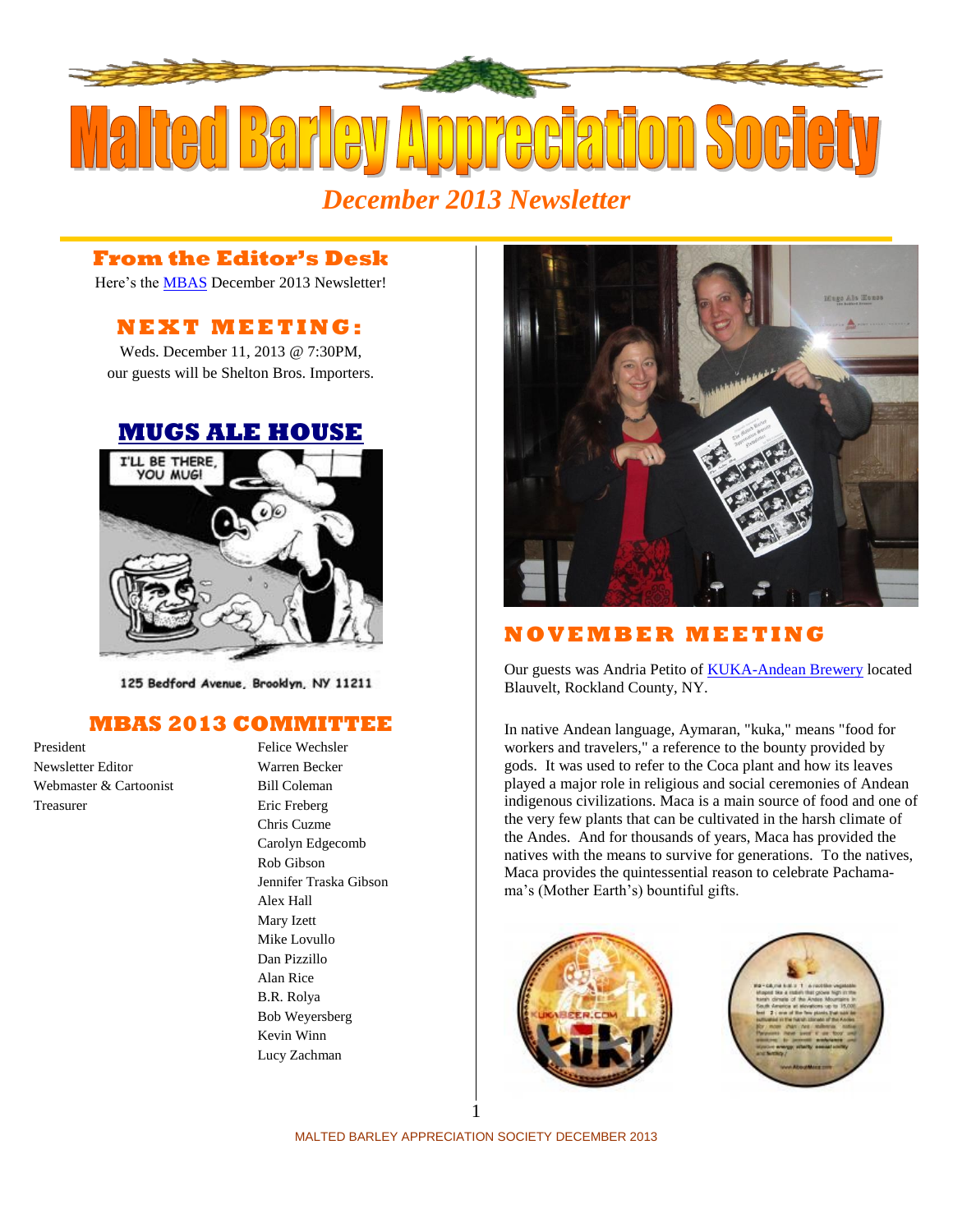Kuka Andean Brewing Company is a 6,500-square-foot brewery. Owner Alireza Saifi installed a customized barrel system to handle the high-gravity brewing that he strives for, a unique technique that often results in a higher alcohol content.

Their 10 beers in two categories, all made with maca root, a native Peruvian plant that masks the flavor of alcohol. High Gravity beers (higher alcohol, above 9 percent) are the Golden Ale, Imperial Rye IPA, Tripel and Imperial Stout. Low Gravity beers (lower alcohol, between 5 and 6.5 percent) are Banana Nut Brown Ale, Belgian Blonde, American Pale Ale and American IPA. Keep an eye out for Kuka's Smoked Pumpkin Porter (coming soon) and in the winter, a yet to be named double chocolate cayenne oatmeal milk stout.



Belgian Golden Ale, 9.2%: brewed with Maca Root, Blue Agave Trappist ale yeast, Two types of malts, Two types of hops, Maca Root, Blue Agave; Pale gold with Medium carbonation and Malt and fruity, with a hint of caramel. Leans toward the malty sweet side - slightly. Very crisp with clean finish & medium bitterness. Super dry beer is its clean, crisp finish – almost champagne – like in its essence. The prelude to that finish is a crisp maltiness, and a welcoming floral and fruity aroma and sweetness from the blue agave. Moderate hop bitterness lends to a slightly dry finish.



Belgian Blonde, 6.5%: brewed with Maca Root, made with Trappist ale yeast, Three types of malt, Two types of hops, Maca Root Medium-bodied, Pale straw color with Medium carbonation, Clean yeast notes & Strong malt foundation, distinct Belgian flavor, and low bitterness. Distinct Belgian Blonde Ale. Fermented with yeast from the Abbeys of Belgium, it possesses a strong malt foundation with a distinct Belgian fruitiness and the right amount of hops adding to its flavor and aroma.



Belgian Tripel, 9.1%: brewed with Maca Root, made with Trappist Ale Yeast, Pilsner Malt, Two types of hops, Belgian Candy Sugar, Cane Sugar, Maca Root. Blonde with high carbonation. Sweet malts, fruity from Belgian yeast, Sweet and fruity, peppery, rich dry finish, and medium bitterness & medium-bodied, but dense, resinous. With complex aromas and flavors, this traditional beer is smooth and a little sneaky – scratch that, very sneaky. Its handpicked ingredients and brewing process bring out the perfect combination of character in taste and aroma; a bit of fruity esters combined with a nutty flavor.





2

MALTED BARLEY APPRECIATION SOCIETY DECEMBER 2013